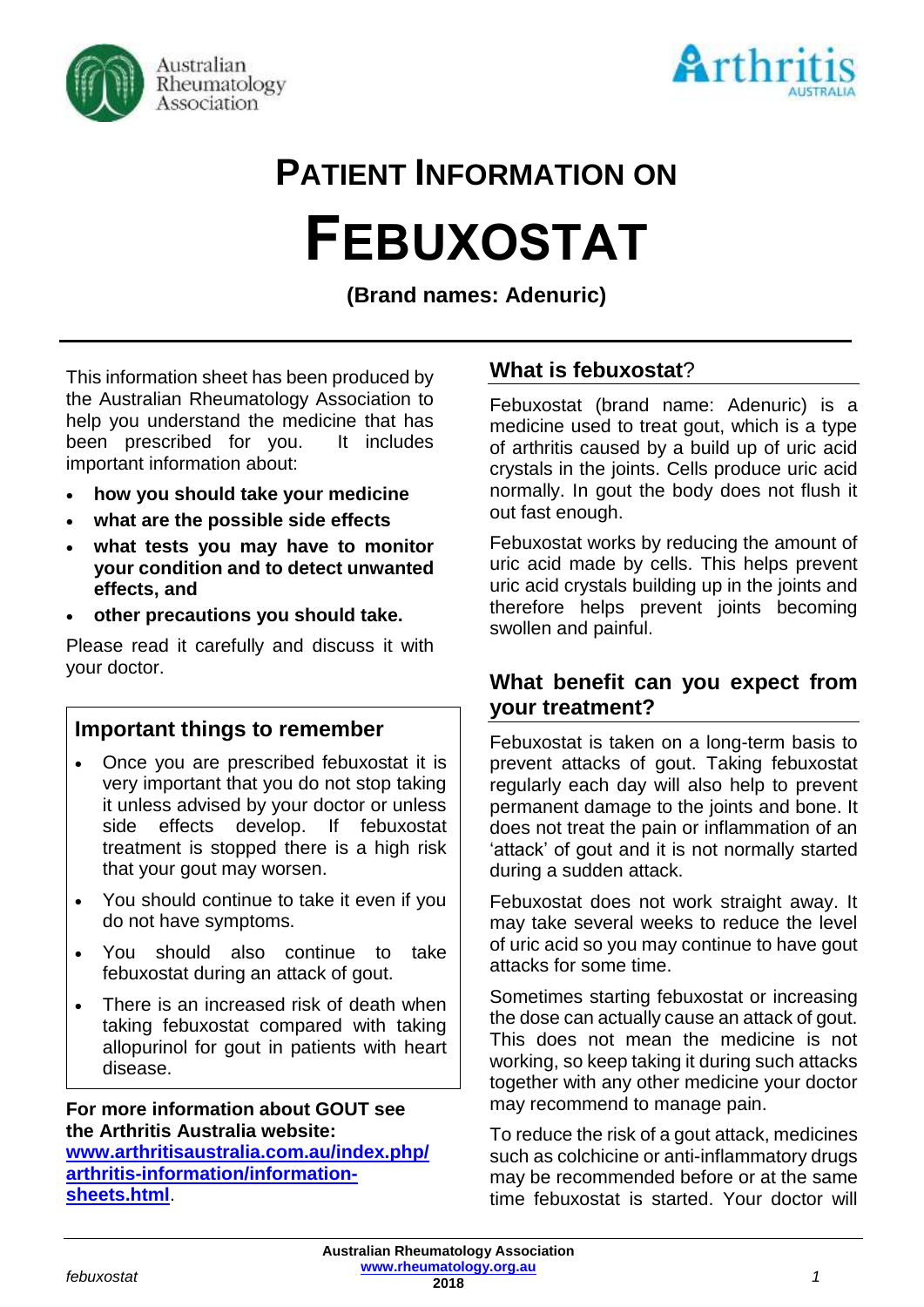advise you about how these medicines should be taken.

## *What happens if you have a gout attack?*

Febuxostat is not a pain reliever. You should continue to take febuxostat during an attack, but your doctor will also recommend medicines to treat pain and inflammation. These may include paracetamol, colchicine, anti-inflammatory drugs such as naproxen (Naprosyn), ibuprofen (Brufen/Nurofen), indomethacin (Indocid) or steroids such as prednisolone.

It is a good idea to plan with your doctor what to do if a gout attack occurs and to have symptom controlling medicine ready to use if needed. It is also important that you tell your doctor if your condition persists or worsens.

## **How is febuxostat taken?**

Febuxostat is taken by mouth as a tablet. It is usually taken once a day. You should take your febuxostat at about the same time each day.

It does not matter if you take febuxostat before or after food. It should be taken with a full glass of water.

For greatest benefit, febuxostat should be taken regularly. If you forget to take a dose, take it as soon as you remember, then go back to taking it as you would normally. There is no need to double the dose at the next scheduled dose time.

## *What is the dosage?*

Febuxostat tablets are available in one strength of 80mg. Treatment may start with a small dose of 40mg (half a tablet) once a day. Over time your doctor may increase your dose to 80mg (one tablet) daily. Higher doses are used in some cases.

#### *Can other medicines be taken with febuxostat?*

Febuxostat may be taken in combination with other arthritis medicines, including:

• steroid medicines such as prednisolone or cortisone injections into the joint

- anti-inflammatory medicines (NSAIDs) such as naproxen (Naprosyn) or ibuprofen (Brufen/Nurofen)
- colchicine (Colgout)
- simple pain relieving medicines such as paracetamol.

There are separate information sheets for the medicines mentioned above.

### *How long is the treatment continued?*

Treatment with febuxostat may be continued indefinitely as long as it is effective and as long as no serious side effects occur.

If you stop febuxostat treatment suddenly there is a high risk that your gout may worsen. It is very important not to stop your treatment unless advised by your doctor or unless side effects develop.

# **Are there any side effects?**

Most people do not experience side effects from febuxostat. A clinical study published in 2018 compared approximately 3000 people taking febuxostat with the same number of people taking allopurinol to treat gout. All patients had heart disease as well as gout. The risk of dying was about 30% higher in people taking febuxostat. Tell your doctor if you are concerned about any possible side effects.

#### *Most common possible side effects*

The most common side effects are *heachache, nausea* or *diarrhoea.* They are usually mild and short-lasting. Febuxostat may also cause an increase in gout symptoms in the first few months.

#### *Less common or rare possible side effects*

There are some very rare but potentially serious side effects with febuxostat.

• *Skin problems:* Febuxostat can cause a skin rash. Very rarely, an allergic reaction to febuxostat can occur. Signs of an allergic reaction include a severe skin rash with itching or hives, swelling of the face, lips, tongue or other parts of the body, and shortness of breath or trouble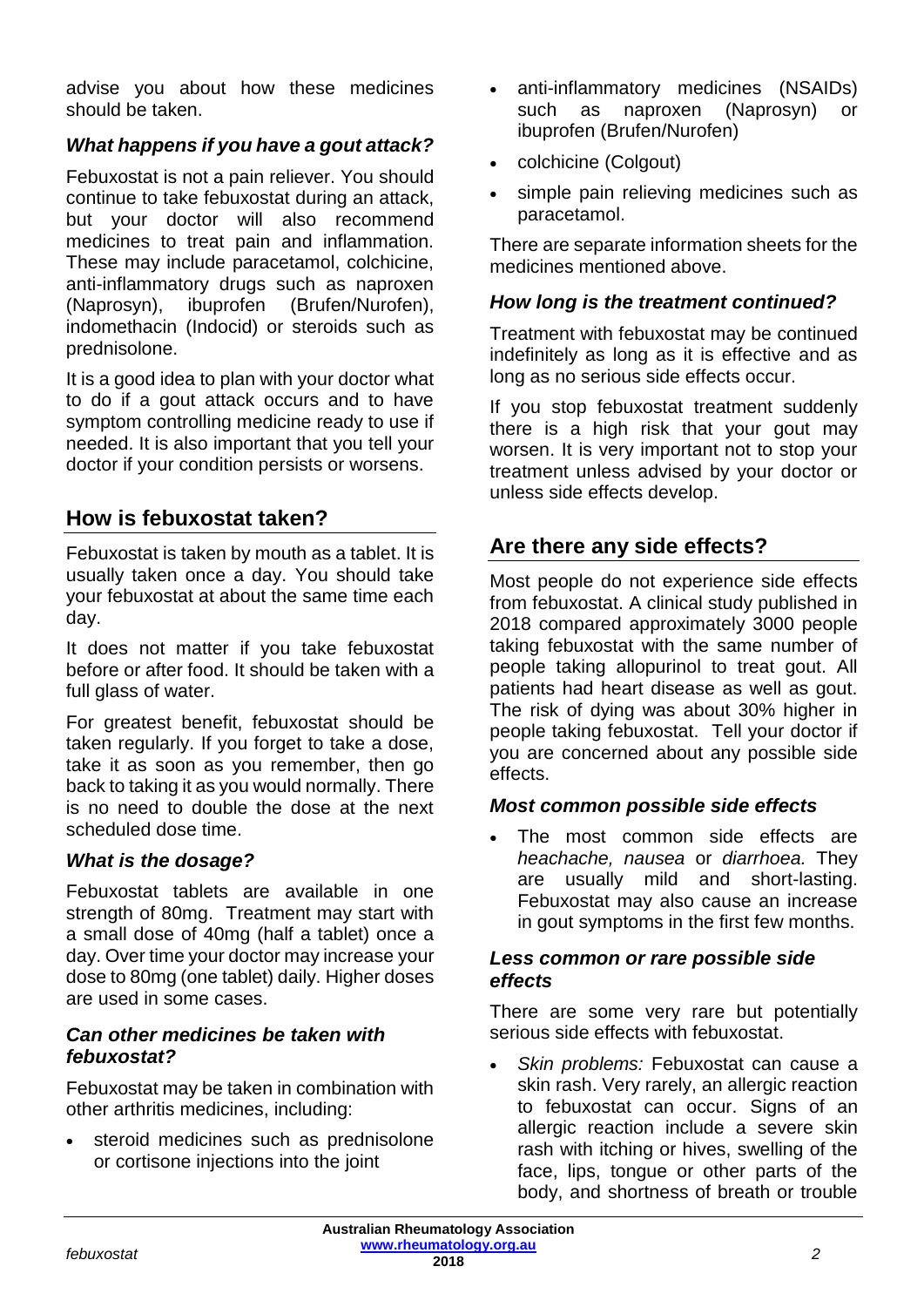breathing. You must seek medical attention straight away. Mouth ulceration can occur.

- *Liver*: Febuxostat can cause changes to liver function. Your doctor may do blood tests to check if this occurs. The dose of febuxostat may need to be reduced or it may need to be stopped if problems occur. Contact your doctor immediately if you notice yellowing of the skin and/or whites of the eyes.
- *Other rare side effects:* Changes in appetite, dizziness, taste disturbances, high blood pressure, heart palpitations and pins and needles.

## *Long term side effects*

Febuxostat can be taken for long periods to manage gout. Very rarely, febuxostat may alter thyroid function when used long term. Your doctor will monitor for this with blood tests.

## **What precautions are necessary?**

## *Blood tests*

- You may need to have blood tests during the first few months of treatment depending on what other medicines you are taking and depending on your other health concerns. The uric acid level in your blood will be checked to make sure the medicine is working.
- It is important to see your general practitioner (GP) regularly as they have an important role in monitoring your condition.

## *Use with other medicines*

• Febuxostat can interact with some other medicines. You should tell your doctor (including your general practitioner, rheumatologist and others) about all medicines you are taking or plan to take. This includes medicines that you buy without a prescription from your pharmacy, supermarket or health food shop. You should also mention your treatment when you see other health professionals.

- Febuxostat increases the blood levels of the immune suppressing medications azathioprine (Imuran) and mercaptopurine (Puri Nethol). Taking febuxostat with either of these medications can be very dangerous. You must tell your doctor if you are taking or are advised to take either of these medications. If either of these medications is taken with febuxostat you may need a different dose of your medicine.
- Other medicines that may interfere with febuxostat include: theophylline, rosiglitazone and phenytoin.
- Aspirin can be used safely in the low doses taken for prevention of heart attack and stroke. You should avoid taking aspirin in all other circumstances as at higher doses it can raise the uric acid level.
- Febuxostat can be taken safely with antiinflammatory drugs (NSAIDs) provided your kidney function is normal.
- The simple pain reliever paracetamol and combined medicines such as Panadeine and Panadeine Forte can be used while taking allopurinol provided you take them as directed.

## *Use with alcohol*

- Alcohol can trigger an attack of gout. When taking febuxostat, keep your alcohol intake to a minimum i.e. 1 to 2 standard drinks, once or twice a week. Drinking more than 4 standard drinks on one occasion, even if infrequently, is strongly discouraged. In some cases total abstinence from alcohol is recommended. Check with your doctor about your situation.
- In addition to alcohol, other things that may trigger an acute gout attack include dehydration, diuretics (fluid tablets) and stopping febuxostat treatment.